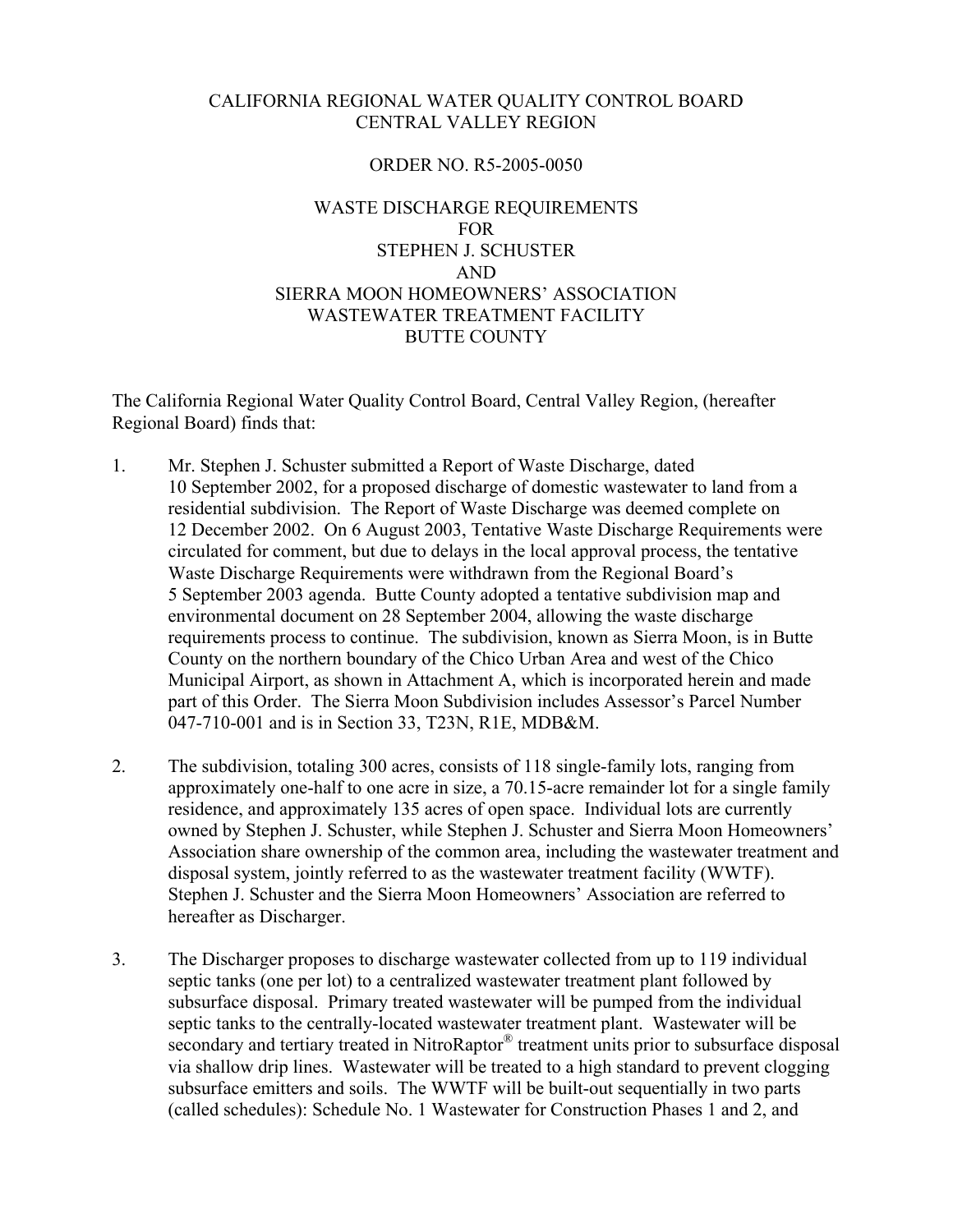## WASTE DISCHARGE REQUIREMENTS ORDER NO. R5-2005-0050 - 2 -STEPHEN J. SCHUSTER AND SIERRA MOON HOMEOWNERS' ASSOCIATION WASTEWATER TREATMENT FACILITY BUTTE COUNTY

Schedule No. 2 Wastewater for Construction Phases 3 and 4. Estimated influent and effluent concentrations are given below:

|                                                                                  | Influent   | Influent | Influent | Effluent   | Effluent   | Effluent |
|----------------------------------------------------------------------------------|------------|----------|----------|------------|------------|----------|
| Constituent                                                                      | <b>BOD</b> | TSS      | Total N  | <b>BOD</b> | <b>TSS</b> | Total N  |
| Concentration 204 mg/L 181 mg/L 36 mg/L $\lt 10$ mg/L $\lt 10$ mg/L $\lt 7$ mg/L |            |          |          |            |            |          |

- 4. The Discharger will install two package wastewater treatment plants (a 20,000 gallon per day capacity plant for Schedule 1 and a 30,000 gallon per day capacity plant for Schedule 2) for treatment and disinfection of wastewater with on-site disposal through subsurface drip emitters. The plants have been designed and will be constructed by 7-H Technical Services Group, Inc. (7-H), a wastewater design and construction firm.
- 5. The package treatment plants, utilize an advanced secondary process consisting of an intermittent cycle (batch system), extended aeration activated sludge process, followed by activated-carbon filtration and ozone disinfection. Although filtration and disinfection are intended to prevent clogging of the effluent emitters, disinfection will also provide additional assurance against groundwater contamination by pathogens.
- 6. The treatment system is designed to remove nitrogen to less than 7 mg/L by a process of nitrification in the aeration portion and denitrification in the batch secondary clarification process. Although, nitrogen removal is not required, because the subdivision is outside the Greater Chico Nitrate Action Area and the average gross lot size exceeds one acre, the enhanced groundwater protection afforded by nitrogen removal is an added benefit of this treatment system.
- 7. Digested sludge and grit accumulated within the process tanks will be periodically pumped and disposed by a licensed septage hauler.
- 8. Treated effluent will be directly discharged to a subsurface drip system which will be installed in the disposal area along the southeastern boundary of the Discharger's property. The disposal area covers approximately 4.2 acres, 2.1 acres original and 2.1 acres replacement. A loading rate of approximately 0.5 gallons per square foot per day over the disposal area is proposed. The subsurface drip lines will be placed approximately 6 to 12 inches below the ground surface. Drip lines and emitters will be spaced approximately 2 feet on center. "Pulsed" irrigation will be automatically controlled by a computerized system connected to subsurface moisture sensors. Because of nitrogen removal and the fact that wastewater application is solely for disposal, both by percolation and evapotranspiration, consideration has not been give to agronomic application rates of the wastewater.
- 9. The Discharger plans to contract with 7-H to operate and maintain the WWTF.
- 10. The discharge is within the Red Bluff Hydrologic Area (No. 504.20) as depicted on interagency hydrologic maps prepared by the Department of Water Resources (DWR) in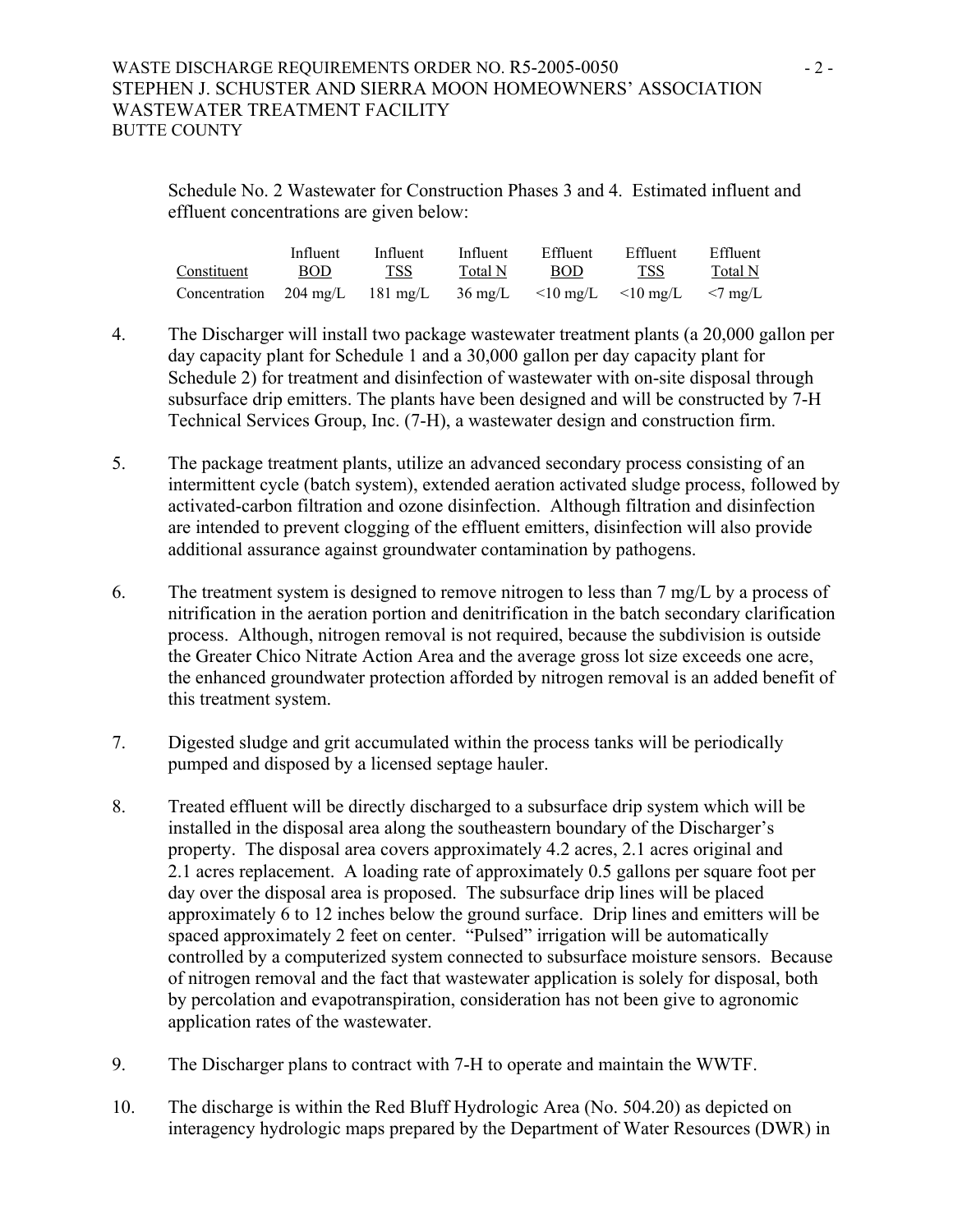August 1986. Surface water drainage is to Mud Creek. Mud Creek is tributary to Big Chico Creek near its confluence with the Sacramento River.

- 11. Average annual rainfall at the site is approximately 25 inches, according to data from Station Chico UF (approximately 8 miles south east of and at the same elevation as the site).
- 12. Soils in the vicinity of the disposal area are loams in the upper 0.2 to 4.1 feet. The loams are underlain by sand with gravels and cobbles increasing at depth. Highest anticipated groundwater in the disposal area is, including mounding, approximately 1.5 feet below original grade. To provide at least five feet of separation between subsurface emitters and groundwater, four feet of soil will be imported to the disposal area.
- 13. The treatment and disposal areas are outside the 100-year flood zone.
- 14. The Regional Board adopted a *Water Quality Control Plan, Fourth Edition, for the Sacramento River Basin and the San Joaquin River Basin* (hereafter Basin Plan), which designates beneficial uses, establishes water quality objectives, and contains implementation plans and policies for protecting waters of the basin, including plans and policies adopted by the SWRCB and incorporated by reference into the Basin Plan. These requirements implement the Basin Plan.
- 15. The beneficial uses of Big Chico Creek are agricultural supply; water contact recreation; non-contact water recreation; warm and cold freshwater habitat; migration of aquatic organisms (cold); spawning, reproduction, and/or early development of fish; and wildlife habitat.
- 16. The beneficial uses of underlying groundwater are municipal and domestic supply, agricultural supply, industrial service supply, and industrial process supply.
- 17. State Water Resources Control Board Resolution No. 68-16 (*Policy with Respect to Maintaining High Quality Waters of the State*—hereafter Resolution 68-16) requires a regional board in regulating the discharge of waste to maintain high quality waters of the state (i.e., background water quality) until it is demonstrated that any change in quality will be consistent with maximum benefit to the people of the State, will not unreasonably affect beneficial uses, and will not result in water quality less than as described in plans and policies. If a change in water quality is allowed, the discharge is required to meet waste discharge requirements that will result in the best practicable treatment or control of the discharge necessary to assure that pollution or nuisance will not occur and highest water quality consistent with maximum benefit to the people will be maintained.
- 18. The Regional Board finds that, due to the need for housing, some degradation of groundwater in the discharge area is consistent with Resolution 68-16 provided that: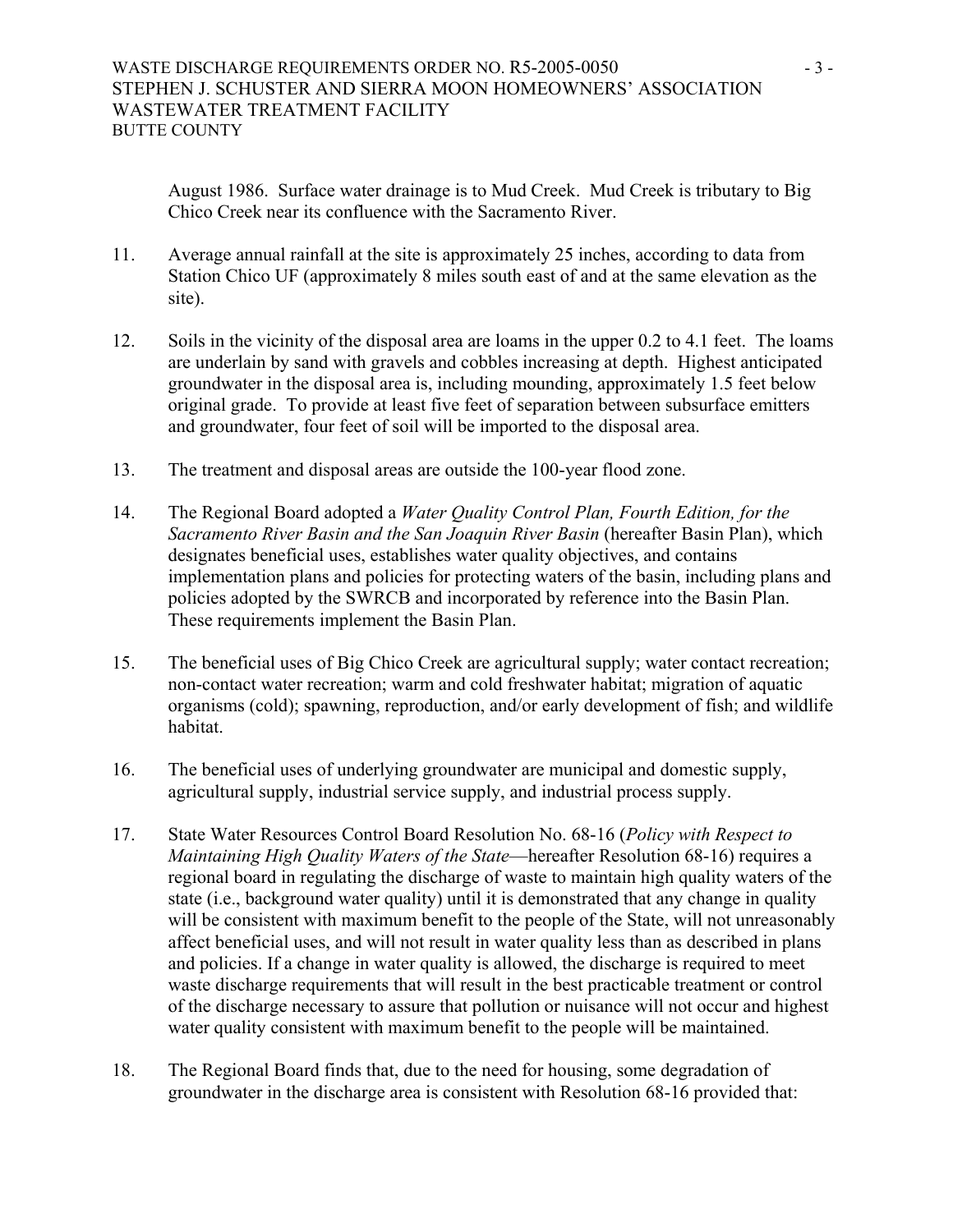- a. The degradation is confined to a reasonable area;
- b. The Discharger minimizes the degradation by fully implementing, regularly maintaining, and optimally operating best practicable treatment and control (BPTC) measures;
- c. The degradation is limited to waste constituents typically encountered in domestic wastewater; and
- d. The degradation does not result in water quality less than that prescribed in the Basin Plan.
- 19. Effluent limitations contained in this Order are intended to ensure that BPTC and the high quality of effluent needed for a properly functioning disposal system are maintained.
- 20. This Order establishes interim groundwater limitations for the WWTF that will not unreasonably threaten present and anticipated beneficial uses or result in groundwater quality that exceeds water quality objectives set forth in the Basin Plan. The proposed WWTF with its tertiary treatment, nitrogen removal, and disinfection appears to meet BPTC. This Order contains tasks for assuring that BPTC and the highest water quality consistent with the maximum benefit to the people of the State will be maintained. Accordingly, the discharge is consistent with the antidegradation provisions of Resolution 68-16. The Regional Board may reopen this Order to reconsider groundwater limitations and other requirements as needed to maintain compliance with Resolution 68-16.
- 21. Section 13267(b) of the California Water Code (CWC) states, in part, that "In conducting an investigation specified in subdivision (a), the regional board may require that any person who has discharged, discharges, or is suspected of having discharged or discharging or who proposes to discharge within its region, or any citizen or domiciliary, or political agency or entity of this state who has discharged, discharges, or is suspected of having discharged or discharging, or who proposes to discharge waste outside of its region that could affect the quality of waters of the state within its region shall furnish under penalty of perjury, technical or monitoring program reports which the regional board requires. The burden, including costs of these reports shall bear a reasonable relationship to the need for the reports and the benefits to be obtained from the reports. In requiring those reports, the regional board shall provide the person with a written explanation with regard to the need for the reports, and shall identify the evidence that supports requiring that person to provide the reports." The reports required by Monitoring and Reporting Program No. R5-2005-0050 are necessary to assure compliance with these waste discharge requirements. The Discharger operates facilities that discharge wastes subject to this Order.
- 22. Federal Regulations for storm water discharges were promulgated by the United States Environmental Protection Agency (USEPA) on 16 November 1990 (40 CFR Parts 122, 123, and 124) which require specific categories of facilities discharging storm water associated with industrial activity to obtain NPDES permits and to implement Best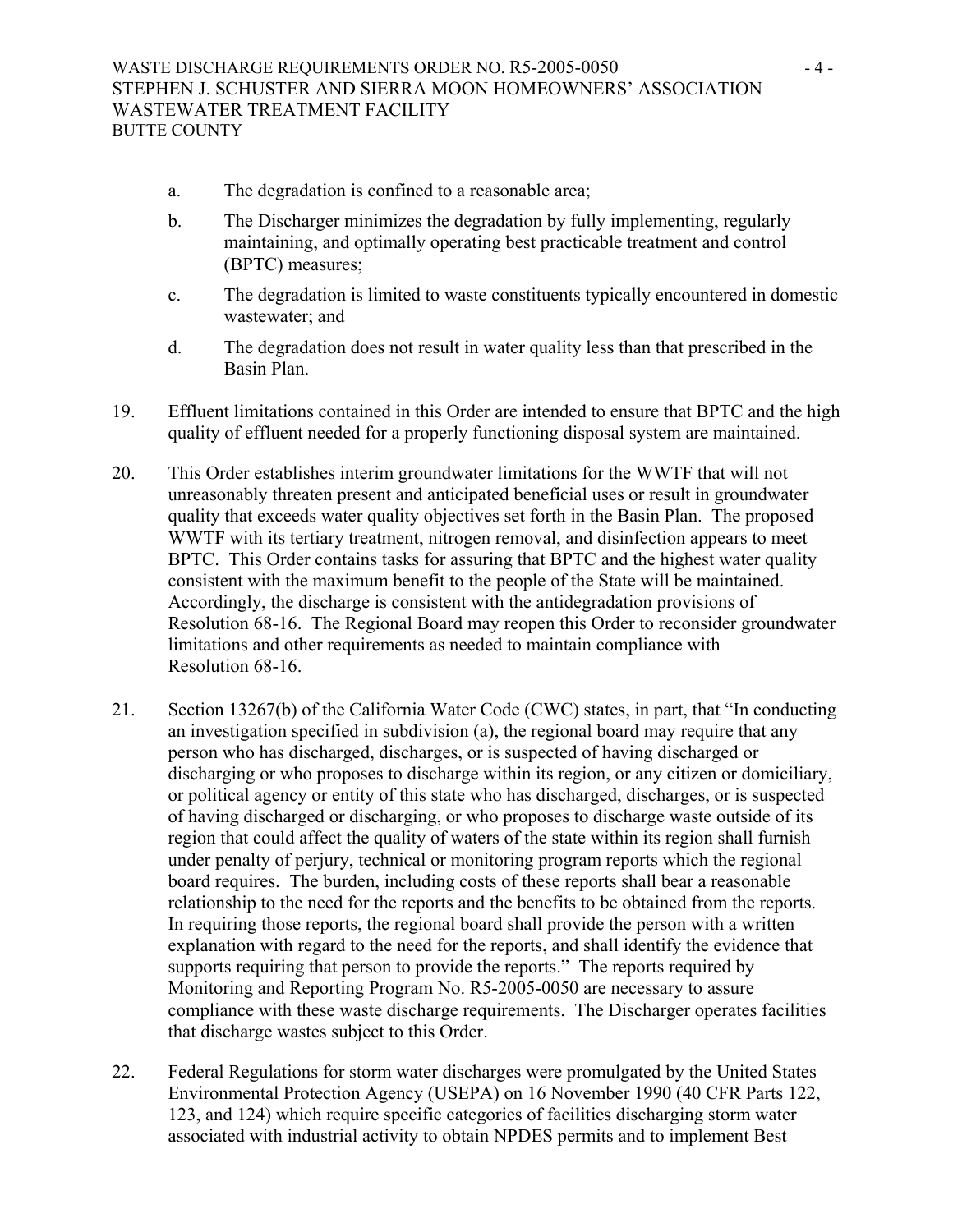Available Technology Economically Achievable and Best Conventional Pollutant Control Technology to reduce or eliminate industrial storm water pollution.

- 23. The State Water Resources Control Board (SWRCB) adopted Order No. 97-03-DWQ (General Permit No. CAS000001), on 17 April 1997, specifying waste discharge requirements for discharge of storm water associated with industrial activities, excluding construction activities, and requiring submittal of a Notice of Intent (NOI) by industries covered under the permit. This facility is not subject to the General Permit because the discharge is less than 1.0 mgd.
- 24. The Butte County Board of Supervisors, on 28 September 2004, approved a mitigated negative declaration in accordance with the California Environmental Quality Act (CEQA) (Public Resources Code Section 21000, et seq.), and the State CEQA Guidelines.
- 25. The Regional Board has considered the mitigated negative declaration and concurs that the project as proposed will not have a significant impact on water quality.
- 26. The discharge authorized herein and the treatment and storage facilities associated with the discharge, except for discharges of residual sludges and solid waste, are exempt from the requirements of Title 27. The exemption, pursuant to Title 27 section 20090(a), is based on the following:
	- a. The waste consists primarily of domestic sewage and treated effluent;
	- b. The waste discharge requirements are consistent with water quality objectives; and
	- c. The treatment and storage facilities described herein are comparable in function to a municipal wastewater treatment plant.
- 27. The DWR has established standards for the construction and destruction of groundwater wells (hereafter DWR Well Standards). These standards are described in two DWR publications: *Water Well Standards: State of California*, Bulletin 74-81 (December 1981) and *California Well Standards*, Bulletin 74-90 (June 1991—supplement to Bulletin 74-81).
- 28. All the above and the supplemental information and details in the attached Information Sheet, which is incorporated herein and made a part of this Order, were considered in establishing the following conditions of discharge.
- 29. The Discharger and interested agencies and persons were notified of the intent to prescribe waste discharge requirements for this discharge, and provided an opportunity to submit written views and recommendations and to be heard in a public meeting.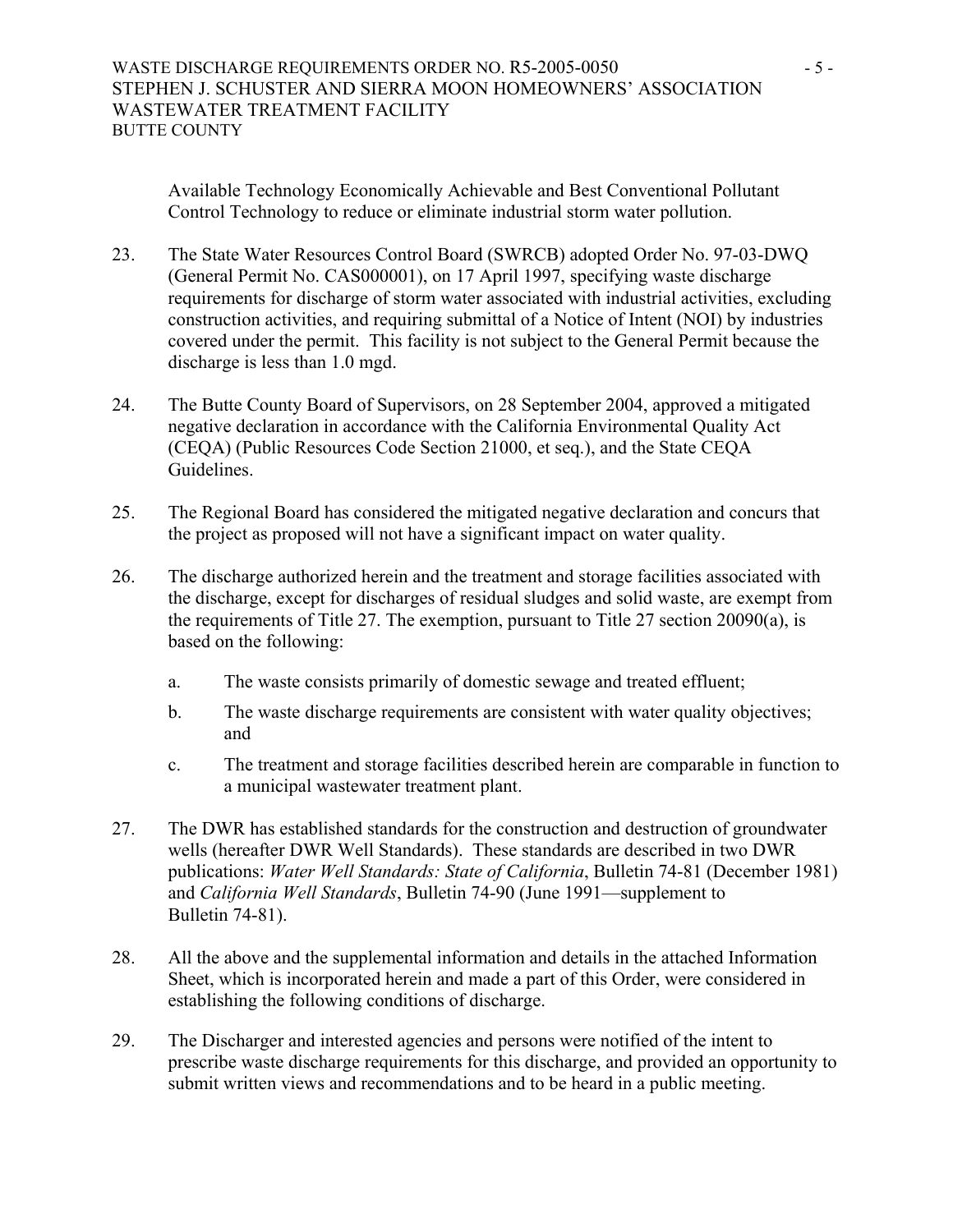## WASTE DISCHARGE REQUIREMENTS ORDER NO. R5-2005-0050 - 6 -STEPHEN J. SCHUSTER AND SIERRA MOON HOMEOWNERS' ASSOCIATION WASTEWATER TREATMENT FACILITY BUTTE COUNTY

30. In a public meeting, all comments pertaining to the discharge were heard and considered.

IT IS HEREBY ORDERED that Stephen J. Schuster and Sierra Moon Homeowners' Association, their agents, successors, and assigns, in order to meet the provisions contained in Division 7 of the California Water Code and regulations adopted thereunder, shall comply with the following:

## **A. Discharge Prohibitions**

- 1. The discharge of wastes to surface waters or surface water drainage courses is prohibited.
- 2. The discharge of wastes in a manner different than specified in the Findings is prohibited.
- 3. The by-pass or overflow of untreated or partially treated waste from the collection or treatment facilities is prohibited.
- 4. Discharge of waste classified as "hazardous" as defined in Sections 2521(a) of Title 23, CCR, Section 2510, et seq., or "designated," as defined in Section 13173 of the CWC, is prohibited.

# **B. Discharge Specifications**

- 1. The monthly average influent flow to the treatment facilities shall not exceed the following: Schedule 1 - 20,000 gallons per day; and the combined flow of Schedules 1 and 2 - 50,000 gallons per day.
- 2. Objectionable odors originating at this facility shall not be perceived beyond the limits of the Discharger's property.
- 3. The discharge to the subsurface application area shall remain underground at all times.
- 4. The discharge shall remain within the designated disposal area at all times.
- 5. Public access to the disposal area and treatment plant shall be controlled through the use of fencing, signs, or other acceptable alternatives.
- 6. The treatment facilities and disposal area shall be designed, constructed, operated, and maintained to prevent inundation or washout due to floods with a 100-year return frequency.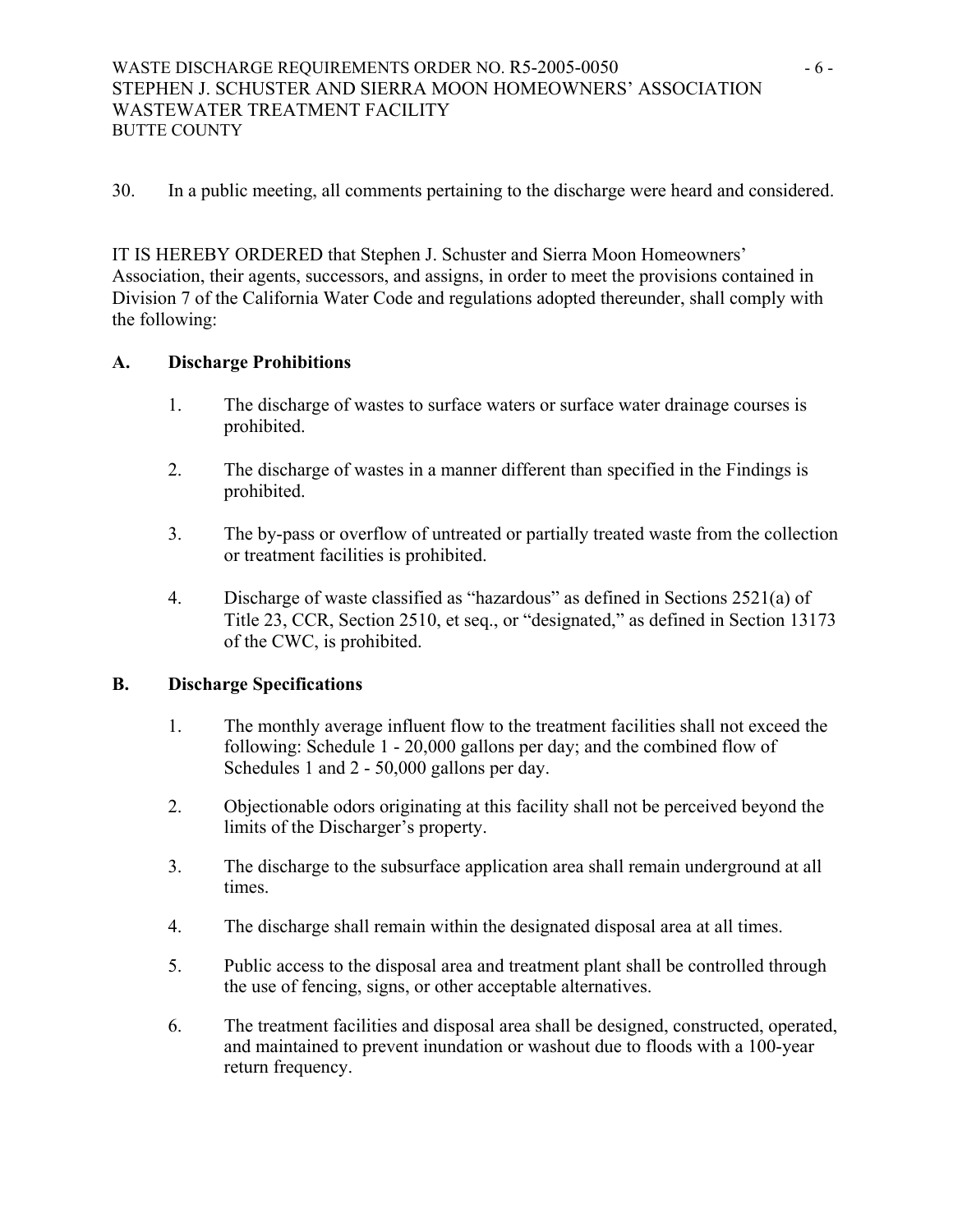## **C. Effluent Limitations**

1. Effluent shall not exceed the following limits:

|                               |             | $30$ -Day | Daily   |
|-------------------------------|-------------|-----------|---------|
| Constituent                   | <u>Unit</u> | Average   | Maximum |
| BOD <sub>5</sub>              | mg/L        | 15        | 45      |
| <b>Total Suspended Solids</b> | mg/L        | 15        | 45      |
| Total Nitrogen (TKN plus)     | mg/L        | 10        | 20      |
| Nitrate)                      |             |           |         |

2. The concentration of total coliform bacteria in the effluent shall not exceed a median most probable number (MPN) of 2.2/100 mL utilizing the bacteriological results of the last seven days for which analyses have been completed, and the number of total coliform bacteria shall not exceed 23 MPN/100 mL in more than one sample in any 30-day period.

### **D. Sludge Disposal**

- 1. Collected screenings, grit, sludges, and other solids removed from liquid wastes shall be disposed of in a manner that is approved by the Executive Officer, and consistent with Consolidated Regulations for Treatment, Storage, Processing, or Disposal of Solid Waste, as set forth in Title 27, CCR, Division 2, Subdivision 1, Section 20005, et seq.
- 2. Any proposed change in sludge use or disposal practice shall be reported to the Executive Officer for approval at least 90 days in advance of the change.

## **E. Septic Tanks**

All septic tanks within the project boundary shall be inspected every three years and pumped if necessary. If a septic tank is not pumped after a three-year inspection, it shall be inspected annually thereafter until it is pumped. Septic tank pumpings shall be disposed of in a manner approved by the Executive Officer.

## **F. Groundwater Limitations**

- 1. The discharge shall not cause groundwater under and beyond the disposal area, as determined by an approved well monitoring network, to:
	- a. Contain any of the following constituents in concentration greater than as listed or greater than natural background quality, whichever is greater:

| Constituent                     | Units        | Limitation |
|---------------------------------|--------------|------------|
| <b>Total Coliform Organisms</b> | $MPN/100$ mL | 22         |
| <b>Total Dissolved Solids</b>   | mg/L         | 500        |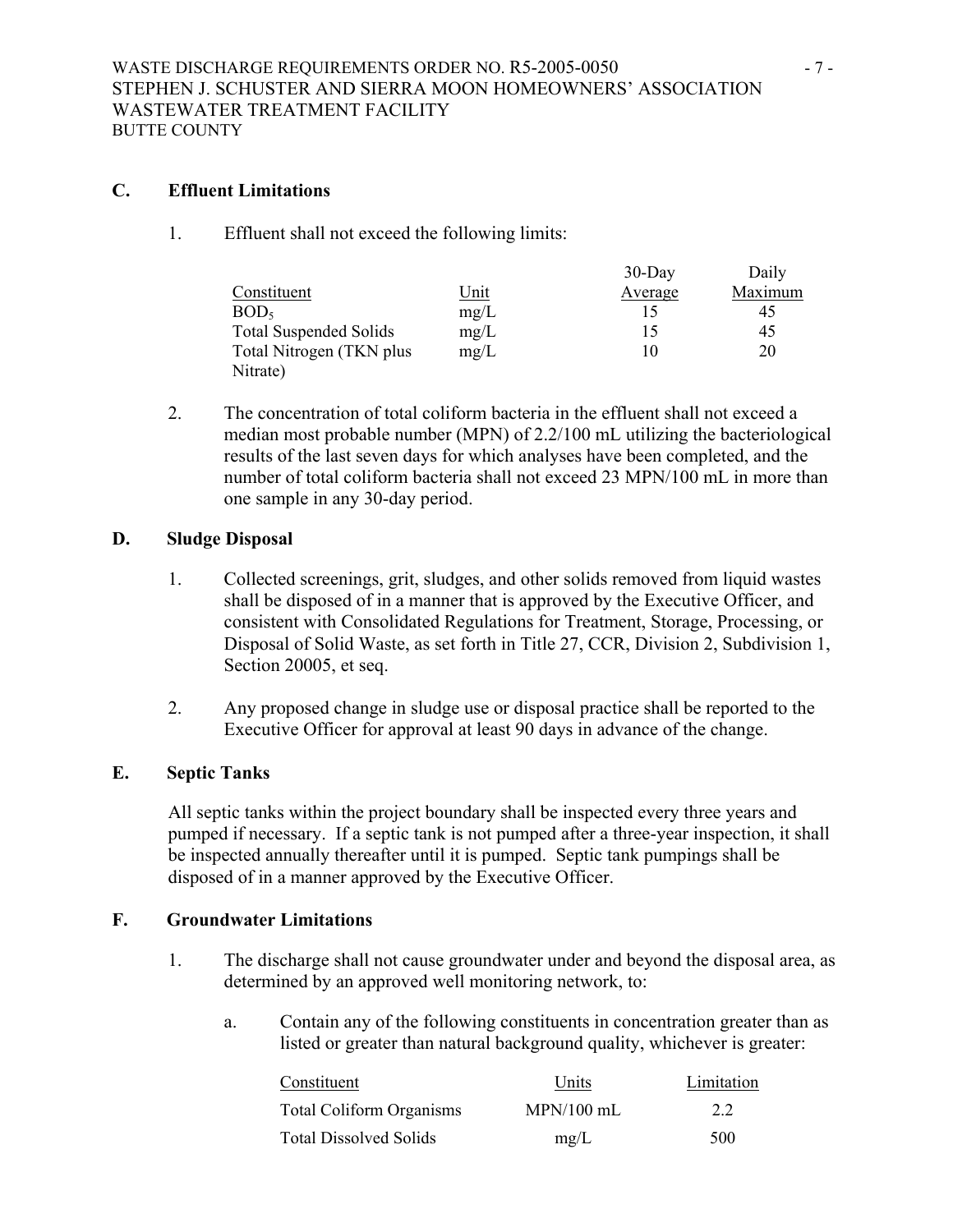| Constituent       | Units | Limitation |
|-------------------|-------|------------|
| Nitrate (as $N$ ) | mg/L  |            |

b. Impart taste, odor, or toxicity that creates nuisance or impairs any beneficial use.

### **G. Provisions**

- 1. The Discharger may be required to submit technical reports as directed by the Executive Officer.
- 2. **Prior to any discharge**, Sierra Moon Homeowners' Association shall be established and by-laws approved by the Executive Officer.
- 3. **At least 30 days prior to commencing discharge**, the Discharger shall submit a report certifying substantial completion of WWTF construction. The report shall include as-built drawings signed and stamped by a California registered engineer showing the treatment plant layout; disposal area details; and a detailed description of construction quality assurance testing to ensure the constructed disposal mound will accept design effluent flows without surfacing of effluent. The report shall clearly document any significant deviation from the system design as presented in the Report of Waste Discharge.
- 4. **Within 60 days of adoption of this Order**, the Discharger shall submit the following and implement the required measures as appropriate:
	- a. A report prepared by a California registered Civil Engineer that describes potential scenarios of WWTF failure, and the costs to remedy such failures. **Within 30 days** of Regional Board staff's written acceptance of this report, the Discharger shall provide for this amount or a financial assurance of this amount to be placed into the reserve fund of the Homeowners Association (HOA). The treasurer of the HOA shall verify this has been done by a letter to the Executive Officer **within 30 days** of the deposit of funds or financial assurance mechanism. The financial assurance must remain available to the HOA for repairs until such time that the Executive Officer indicates the financial assurance is no longer needed. The Discharger shall notify the Regional Board annually **by 1 January** that the financial assurance mechanism remains in place.
	- b. A signed contract for the operation, maintenance, and monitoring of the WWTF. The contractor performing these functions shall be a California Certified Treatment Plant Operator of appropriate grade. Termination, modifications, or transfer of the contract to another person or agency shall be subject to approval of the Executive Officer.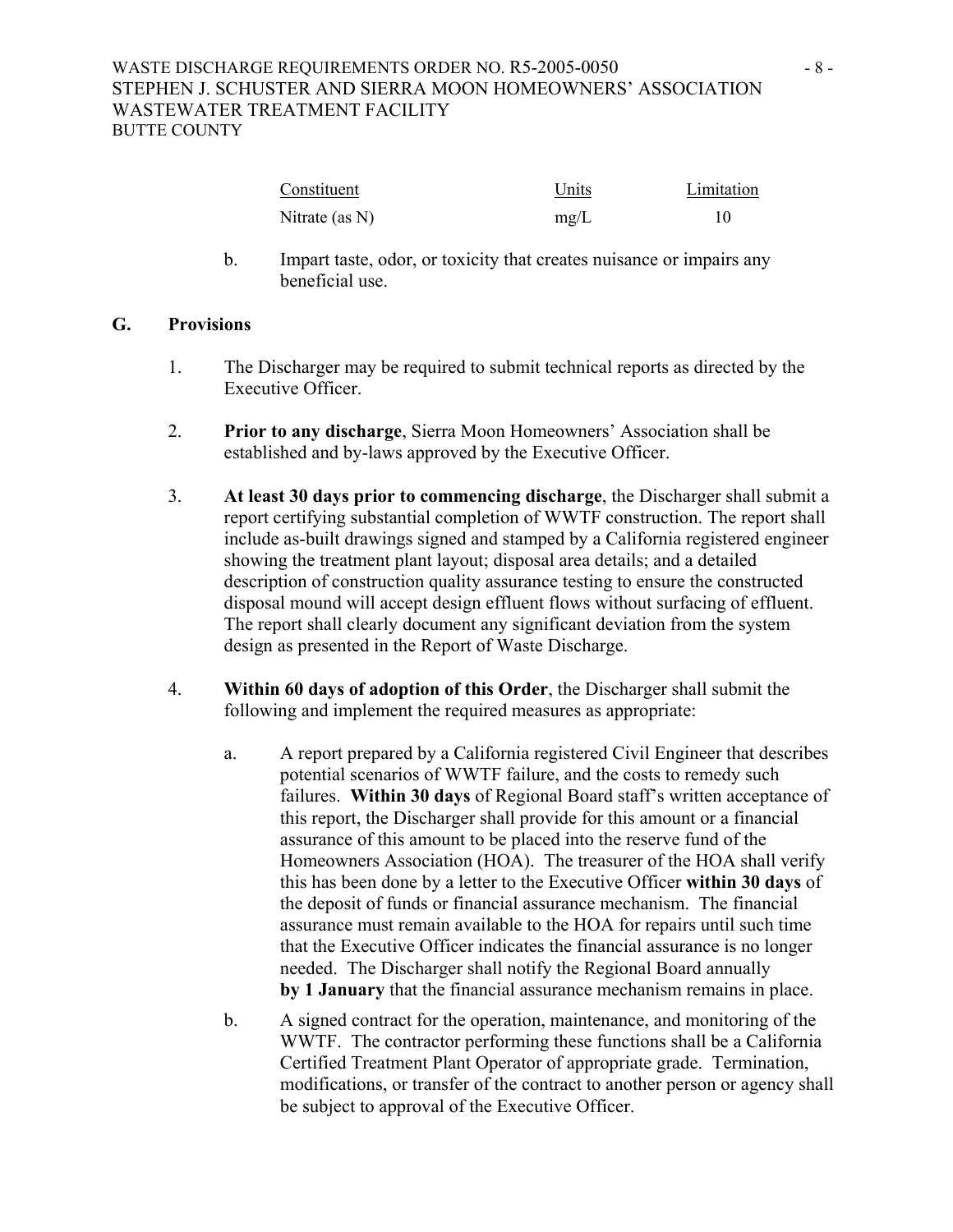- c. A report by a California registered Civil Engineer that estimates the annual amount of funds necessary to accrue an amount of capital sufficient to replace the treatment and disposal system at the end of its useful life. The Discharger shall then establish an account for these funds and shall file an annual report with the Regional Board **by 1 January** of each year verifying the account contains adequate capital in accordance with the engineer's report.
- 5. By **1 July 2005**, the Discharger shall submit and implement an Operation and Maintenance (O&M) Plan for the WWTF. The O&M Plan shall instruct field personnel on how to manage the day-to-day discharge operations to comply with the terms and conditions of this Order and how to make field adjustments, as necessary, to optimize the effectiveness and life of the subsurface disposal fields and preclude nuisance conditions (e.g., surfacing wastewater). It shall also include a troubleshooting flowchart with recommend remedial actions and a description of notification requirements. The O&M Plan shall address management of the WWTF in sufficient detail to optimize compliance with this Order. The Discharger shall ensure that an up-to-date O&M Plan is readily available to operating personnel at al times, and that personnel are familiar with it.
- 6. The Discharger shall perform water quality studies, and implement the required monitoring program according to the following time schedule. All reports shall be submitted pursuant to Section 13267 of the California Water Code, and shall be prepared by a California registered Civil Engineer, except groundwater work plans and studies, which shall be prepared by a California Registered Civil Engineer experienced in such studies, a Registered Geologist, or a Certified Engineering Geologist.
	- a. **Within 90 days of the adoption of this Order**, the Discharger shall submit a workplan for characterization of groundwater quality. The workplan shall describe the installation of monitoring wells to allow evaluation of the groundwater quality upgradient and downgradient of the disposal field. Every monitoring well shall be constructed to yield representative samples from the uppermost layer of the uppermost aquifer and to comply with applicable well standards.
	- b. **Within 120 days of the adoption of this Order**, the Discharger shall submit a Monitoring Well Installation Report that describes the installation of groundwater monitoring wells.
	- c. **By 1 May 2006**, the Discharger shall submit a Background Groundwater Quality Study Report. For each groundwater monitoring parameter/constituent identified in the MRP, the report shall present a summary of monitoring data, calculation of the concentration in background monitoring wells, and comparison of background groundwater quality to that in wells downgradient of the disposal area. For each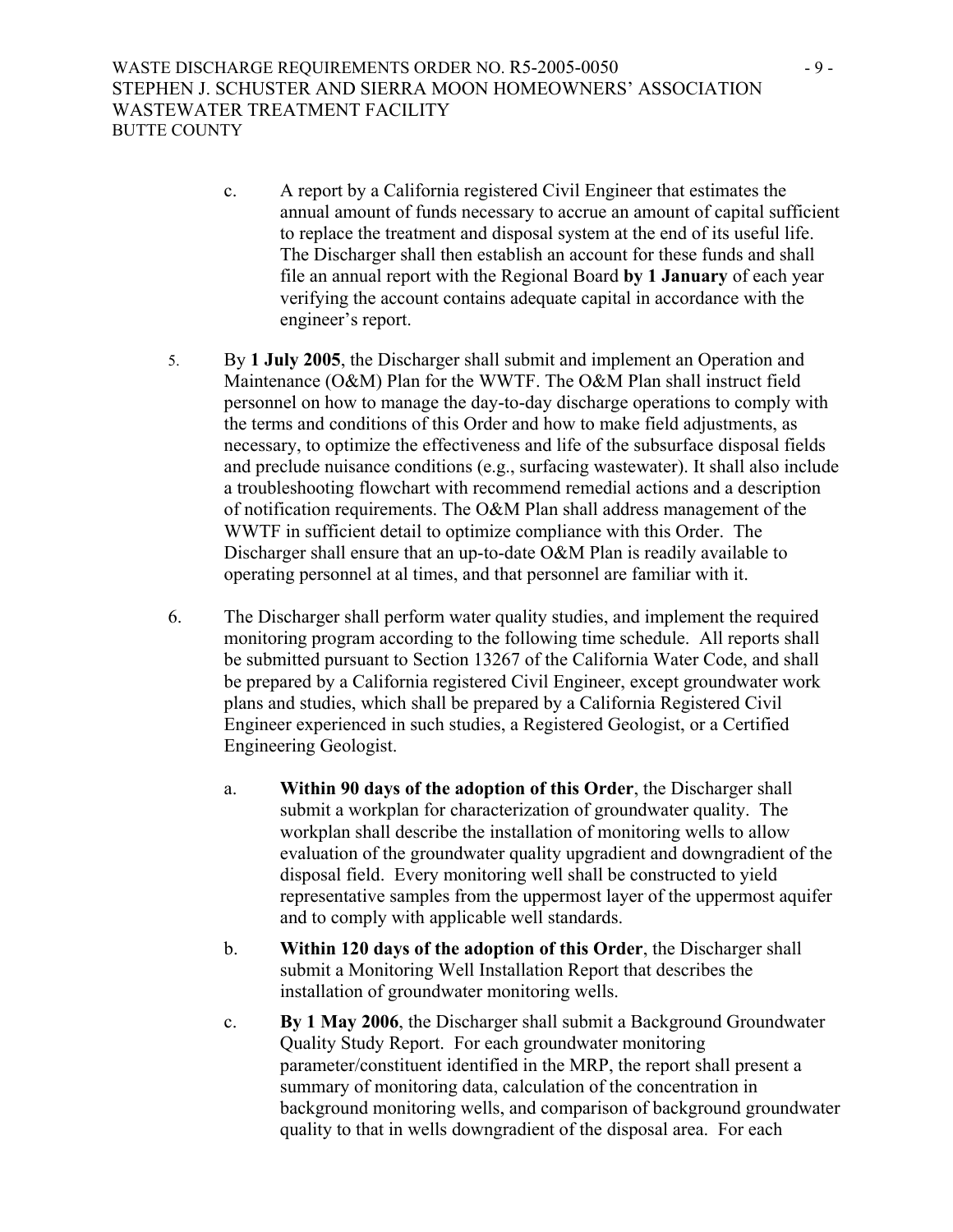WASTE DISCHARGE REQUIREMENTS ORDER NO. R5-2005-0050 - 10 - 10 -STEPHEN J. SCHUSTER AND SIERRA MOON HOMEOWNERS' ASSOCIATION WASTEWATER TREATMENT FACILITY BUTTE COUNTY

> monitoring parameter/constituent, the report shall compare measured concentrations for downgradient monitoring wells with: 1) the calculated background concentration, and 2) the listed interim limitations set forth in Groundwater Limitations. Where background concentrations are statistically greater than the listed interim limitations specified in Groundwater Limitations, then the Discharger shall use background concentrations for final limitations. Where background concentrations are statistically less than the listed interim concentrations and the concentrations in the downgradient wells are statistically greater than background concentrations, the Discharger shall begin the preparation of a BPTC Evaluation Report to be approved by the Executive Officer.

- 7. **By 1 October 2005**, the Discharger shall destroy, in accordance with Butte County standards, all older wells in the subdivision previously used for groundwater level monitoring, that are not built to Butte County and DWR standards.
- 8. The Discharger shall comply with Monitoring and Reporting Program No. R5-2005-0050, which is part of this Order, and any revisions thereto as ordered by the Executive Officer.
- 9. The Discharger shall implement best practicable treatment and control measures, including proper operation and maintenance of facilities, to comply with this Order.
- 10. The Discharger shall comply with the *Standard Provisions and Reporting Requirements for Waste Discharge Requirements*, dated 1 March 1991, which are incorporated herein and made part of this Order. This attachment and its individual paragraphs are commonly referenced as Standard Provision(s).
- 11. In the event of any change in control or ownership of land or waste discharge facilities described herein, the Discharger shall notify the succeeding owner or operator of the existence of this Order by letter, a copy of which shall be immediately forwarded to this office. To assume operation under this Order, the succeeding owner or operator must apply in writing to the Executive Officer requesting transfer of the Order. The request must contain the requesting entity's full legal name, the state of incorporation if a corporation, the name and address and telephone number of the persons responsible for contact with the Regional Board, and a statement. The statement shall comply with the signatory paragraph of Standard Provision B.3 and state that the proposed owner or operator assumes full responsibility for compliance with this Order. Failure to submit the request shall be considered a discharge without requirements, a violation of the California Water Code. Transfer shall be approved or disapproved by the Executive Officer.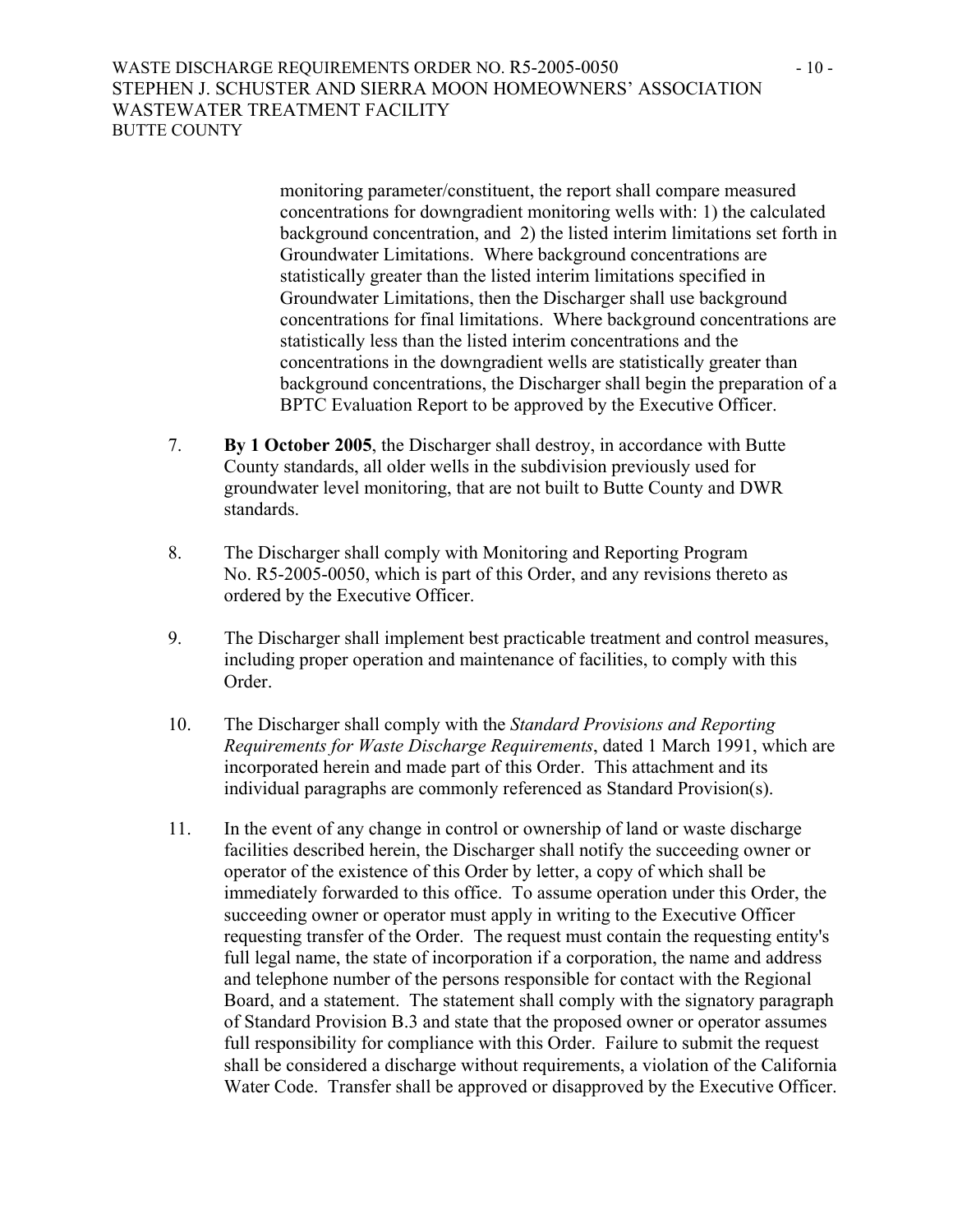- 12. The Discharger shall report promptly to the Regional Board any material change or proposed change in the character, location, or volume of the discharge.
- 13. The Discharger must comply with all conditions of this Order, including timely submittal of technical and monitoring reports as directed by the Executive Officer. Violations may result in enforcement action, including Regional Board or court orders requiring corrective action or imposing civil monetary liability, or in revision or rescission of this Order.
- 14. A copy of this Order shall be kept at the discharge facility for reference by operating personnel. Key operating personnel shall be familiar with its contents.
- 15. The Regional Board will review this Order periodically and will revise requirements when necessary.

I, THOMAS R. PINKOS, Executive Officer, do hereby certify the foregoing is a full, true, and correct copy of an Order adopted by the California Regional Water Quality Control Board, Central Valley Region, on 17 March 2005.

 $\frac{1}{\sqrt{2}}$  ,  $\frac{1}{\sqrt{2}}$  ,  $\frac{1}{\sqrt{2}}$  ,  $\frac{1}{\sqrt{2}}$  ,  $\frac{1}{\sqrt{2}}$  ,  $\frac{1}{\sqrt{2}}$  ,  $\frac{1}{\sqrt{2}}$  ,  $\frac{1}{\sqrt{2}}$  ,  $\frac{1}{\sqrt{2}}$  ,  $\frac{1}{\sqrt{2}}$  ,  $\frac{1}{\sqrt{2}}$  ,  $\frac{1}{\sqrt{2}}$  ,  $\frac{1}{\sqrt{2}}$  ,  $\frac{1}{\sqrt{2}}$  ,  $\frac{1}{\sqrt{2}}$ 

THOMAS R. PINKOS, Executive Officer

RB: sae 6 September 2005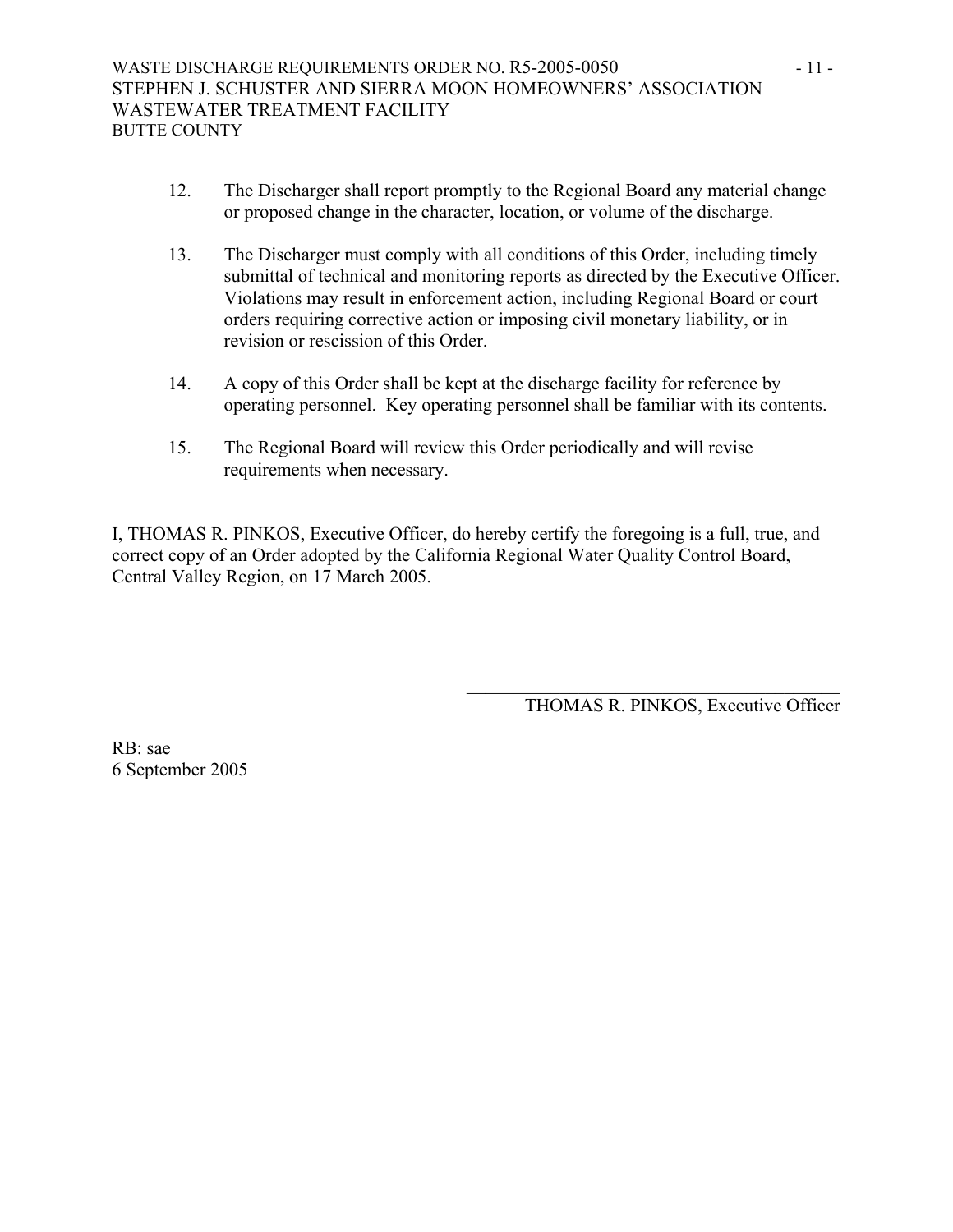### CALIFORNIA REGIONAL WATER QUALITY CONTROL BOARD CENTRAL VALLEY REGION

# MONITORING AND REPORTING PROGRAM NO. R5-2005-0050 FOR STEPHEN J. SCHUSTER AND SIERRA MOON HOMEOWNERS' ASSOCIATION WASTEWATER TREATMENT FACILITY BUTTE COUNTY

The Discharger shall not implement any changes to this Program unless and until the Regional Board or Executive Officer issues a revised Monitoring and Reporting Program.

### **EFFLUENT MONITORING**

Effluent samples shall be collected from the effluent pumping basin of the wastewater plant. The date and time of collection shall be recorded. Effluent monitoring shall include at least the following:

| <u>Unit</u>  | Type of<br>Sample | <b>Sampling</b><br><b>Frequency</b> |
|--------------|-------------------|-------------------------------------|
| mgd          | Meter             | Monthly                             |
| mg/L         | Grab              | Monthly                             |
| mg/L         | Grab              | Monthly                             |
| mg/L         | Grab              | Monthly                             |
| $MPN/100$ mL | Grab              | Monthly                             |
| NTU          | Grab              | Monthly                             |
|              |                   |                                     |

### **DISPOSAL AREA MONITORING**

Effluent disposal areas shall be monitored twice per month for signs of surfacing effluent or excessive weed growth.

### **SEPTIC TANK MONITORING**

Septic tank maintenance inspections (including tank sludge level measurement) shall be performed at least once every 3 years (see Waste Discharge Requirements E. Septic Tanks for more specific instructions). Information concerning inspections and maintenance activities (including, but not limited to, pumping, replacement, and repairs) shall be included in the monitoring reports submitted to the Regional Board.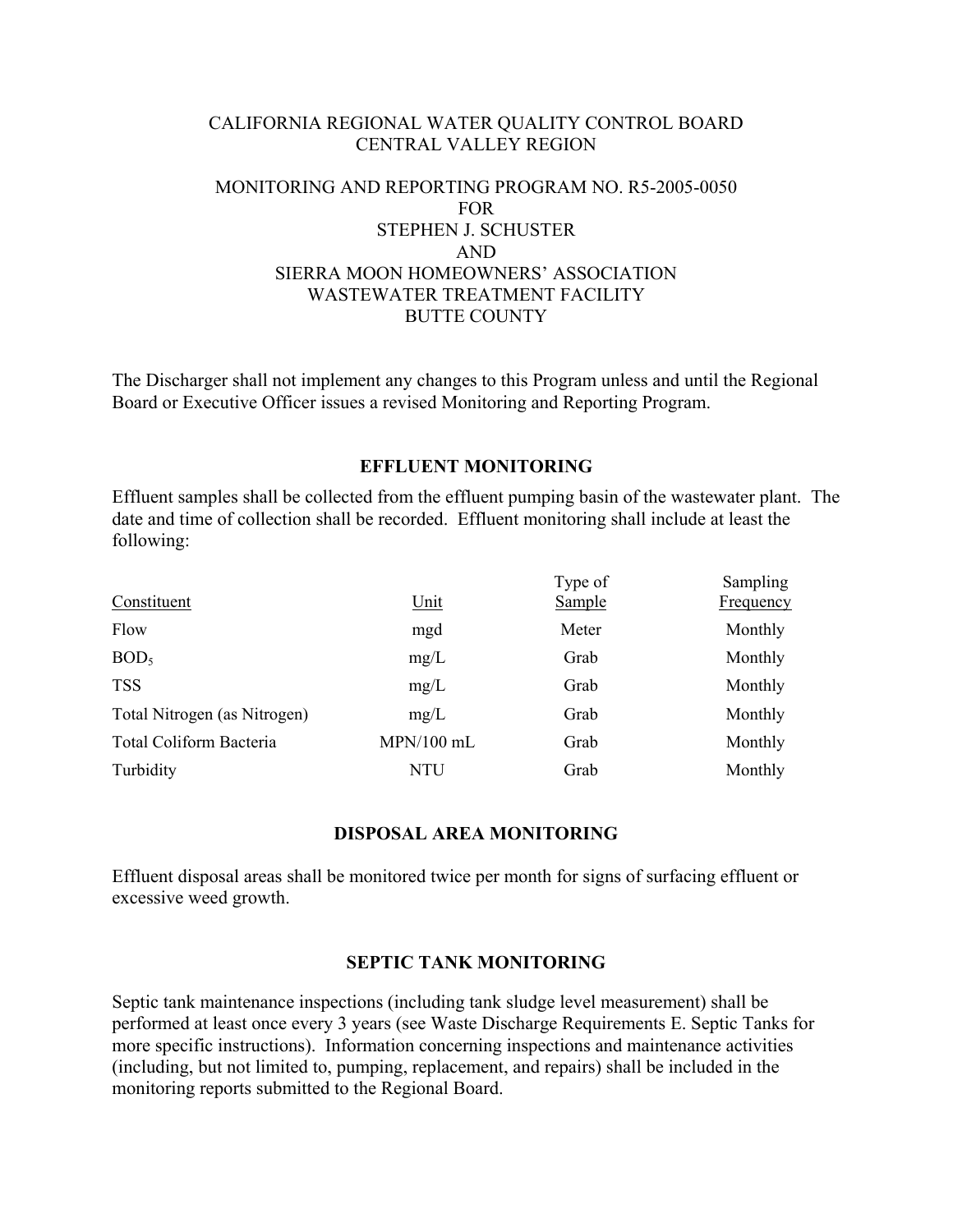#### MONITORING AND REPORTING PROGRAM NO. R5-2005-0050 - 2 -STEPHEN J. SCHUSTER AND SIERRA MOON HOMEOWNERS' ASSOCIATION WASTEWATER TREATMENT FACILITY BUTTE COUNTY

#### **GROUNDWATER MONITORING**

Prior to construction of any groundwater monitoring wells, the Discharger shall submit plans and specifications to the Executive Officer for review and approval. Once installed, new wells shall be included in the Monitoring and Reporting Program and shall be sampled and analyzed according to the schedule below.

Prior to sampling, groundwater elevations shall be measured and the wells shall be purged at least three well volumes until pH and electrical conductivity have stabilized. Depth to groundwater shall be measured to the nearest 0.01 foot. Water table elevations shall be calculated and used to determine groundwater gradient and direction of flow.

| Constituent                        | Units        | <b>Type of Sample</b> | Sampling and<br>Reporting<br>Frequency |
|------------------------------------|--------------|-----------------------|----------------------------------------|
| Groundwater elevation              | $0.01$ Foot  | Measurement           | Quarterly                              |
| <b>Total Dissolved Solids</b>      | mg/L         | Grab                  | Quarterly                              |
| Nitrate as Nitrogen                | mg/L         | Grab                  | Quarterly                              |
| Total and Fecal Coliform Organisms | $MPN/100$ mL | Grab                  | Quarterly                              |
| Groundwater flow direction         | Degrees      | Bearing               | Quarterly                              |

#### **SLUDGE MONITORING**

The Discharger shall keep records regarding the quantity of sludge generated by the treatment processes; any sampling and analytical data; the quantity of sludge stored on site; and the quantity removed for disposal. The records shall also indicate that steps taken to reduce odor and other nuisance conditions. Records shall be stored onsite and available for reviewing during inspections.

All records shall be submitted as part of the Annual Monitoring Report.

#### **REPORTING**

In reporting monitoring data, the Discharger shall arrange the data in tabular form so that the date, sample type, and reported analytical result for each sample are readily discernible. The data shall be summarized in such a manner to clearly illustrate compliance with waste discharge requirements and spatial or temporal trends, as applicable. The results of any monitoring done more frequently than required at the locations specified in the Monitoring and Reporting Program shall be reported to the Regional Board.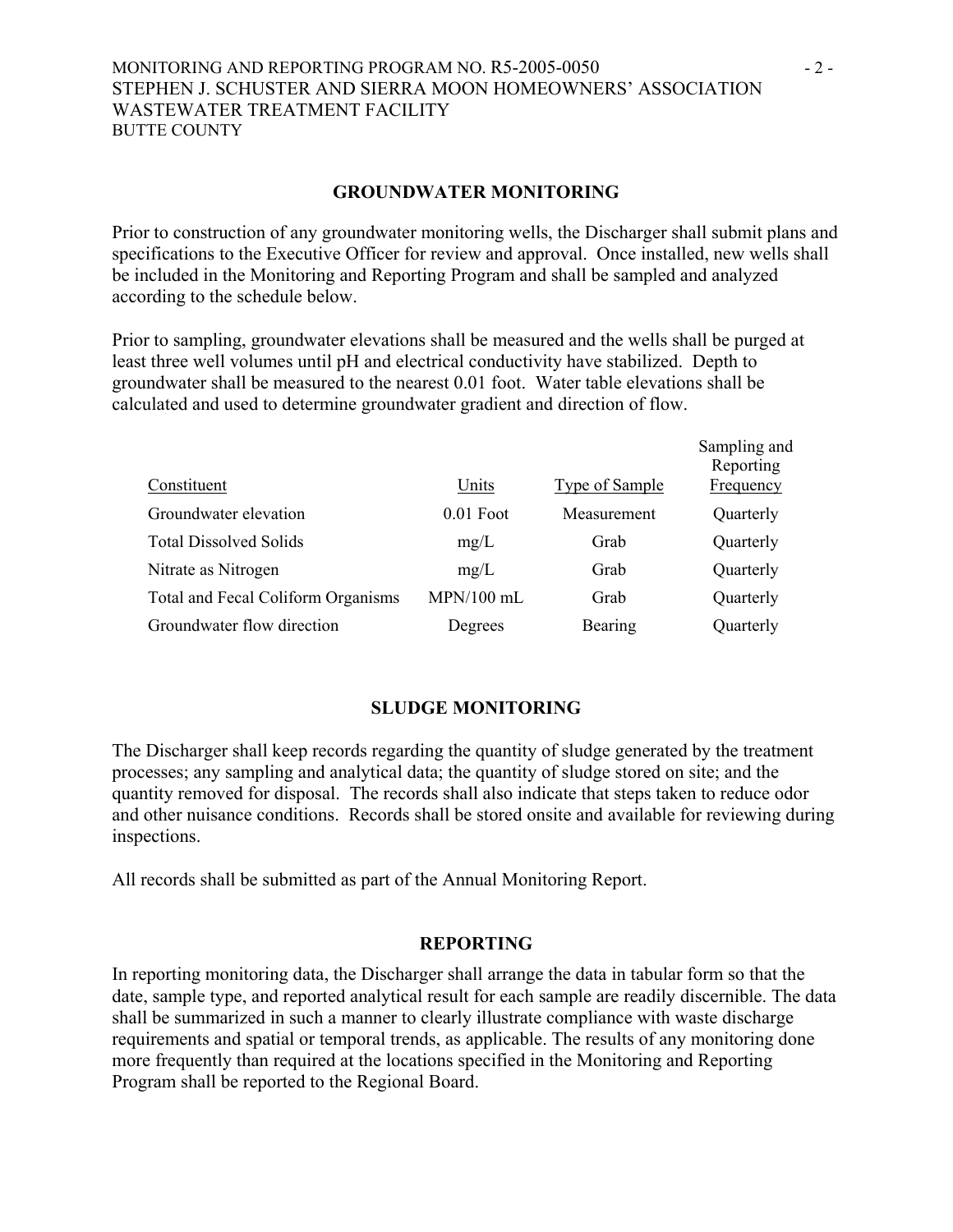# **A. Monthly Monitoring Reports**

Monthly Monitoring Reports (Monthly Reports) shall be submitted to the Regional Board by the **1st day** of the second month following sample collection (e.g., the January Report is due by **1 March**). Monthly Reports shall include the following:

- 1. A comparison of monitoring data to the discharge specifications and an explanation of any violation of those requirements. Data shall be presented in tabular format.
- 2. If requested by staff, copies of laboratory analytical report(s).

# **B. Quarterly Groundwater Monitoring Reports**

Quarterly Groundwater Monitoring Reports (Quarterly Reports) are due by **1 May**, **1 August**, **1 November**, and **1 February**, for the first through fourth calendar quarters, respectively. Quarterly Reports shall be submitted with the appropriate Monthly Report. Quarterly Reports shall include the following:

- 1. Results of groundwater monitoring, per the Groundwater Monitoring section.
- 2. A narrative description of procedures to assure that wells were purged properly prior to obtaining samples.
- 3. Calculations for groundwater elevations and groundwater flow direction and gradient.
- 4. Summary table depicting historical and current water table elevations and analytical results.

# **C. Annual Monitoring Report**

Annual Monitoring Reports (Annual Reports) may be requested in writing by Regional Board staff. When requested, Annual Reports shall be due by **1 February**.

The Discharger shall implement the above monitoring program as of the date of this Order.

Ordered by:

THOMAS R. PINKOS, Executive Officer

17 March 2005

(Date)

RB: sae 6 September 2005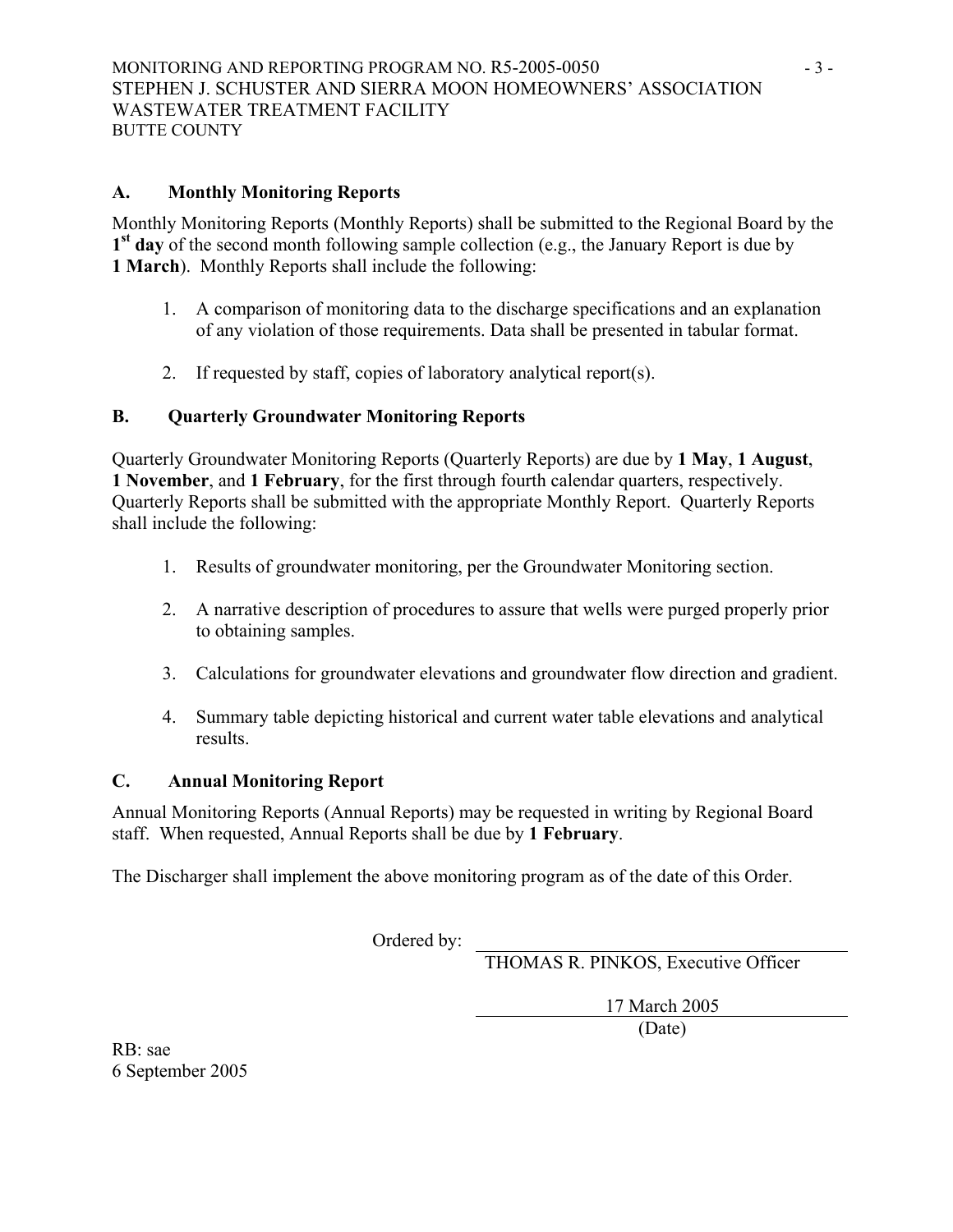# INFORMATION SHEET

# ORDER NO. R5-2005-0050 STEPHEN J. SCHUSTER AND SIERRA MOON HOMEOWNERS' ASSOCIATION WASTEWATER TREATMENT FACILITY BUTTE COUNTY

Stephen J. Schuster and Sierra Moon Homeowner's Association propose to discharge up to 50,000 gallons per day of tertiary-treated and disinfected domestic wastewater to subsurface emitters in a raised soil bed. About four feet of soil will be imported to the disposal area to provide five feet of unsaturated depth between the subsurface drip lines and highest anticipated groundwater. The Sierra Moon Subdivision consists of 119 single family lots and approximately 135 acres of open space. The total project area is 300 acres.

Secondary tertiary treatment will be accomplished by modified sequencing batch reactors (SBRs) each consisting of an equalization tank, aeration tank, and batch clarifier. Wastewater will be tertiary treated and disinfected by filtration (activated carbon) and ozone. Solids will be subject to aerobic digestion, and stabilized solids will be periodically removed by septic pumper truck and hauled to an approved facility. Treated wastewater will be discharged to subsurface drip lines buried 6 to 12 inches below the surface of a 4-foot thick raised soil bed. Replacement disposal area has been provided.

Design influent strength to the SBRs (after primary treatment) is BOD, 204 mg/L; TSS, 181 mg/L; and Total Nitrogen-N, 36 mg/L. Projected effluent quality is BOD, <10 mg/L; TSS, <10 mg/L; Total Nitrogen-N,  $\le$ 7 mg/L; total coliform organisms,  $\le$ 2.2 MPN/100mL. This Order contains effluent limitations to ensure the treatment system is being properly operated and that water quality is protected.

Surface water drainage is to Mud Creek. Mud Creek is tributary to Big Chico Creek.

RB: sae 6 September 2005